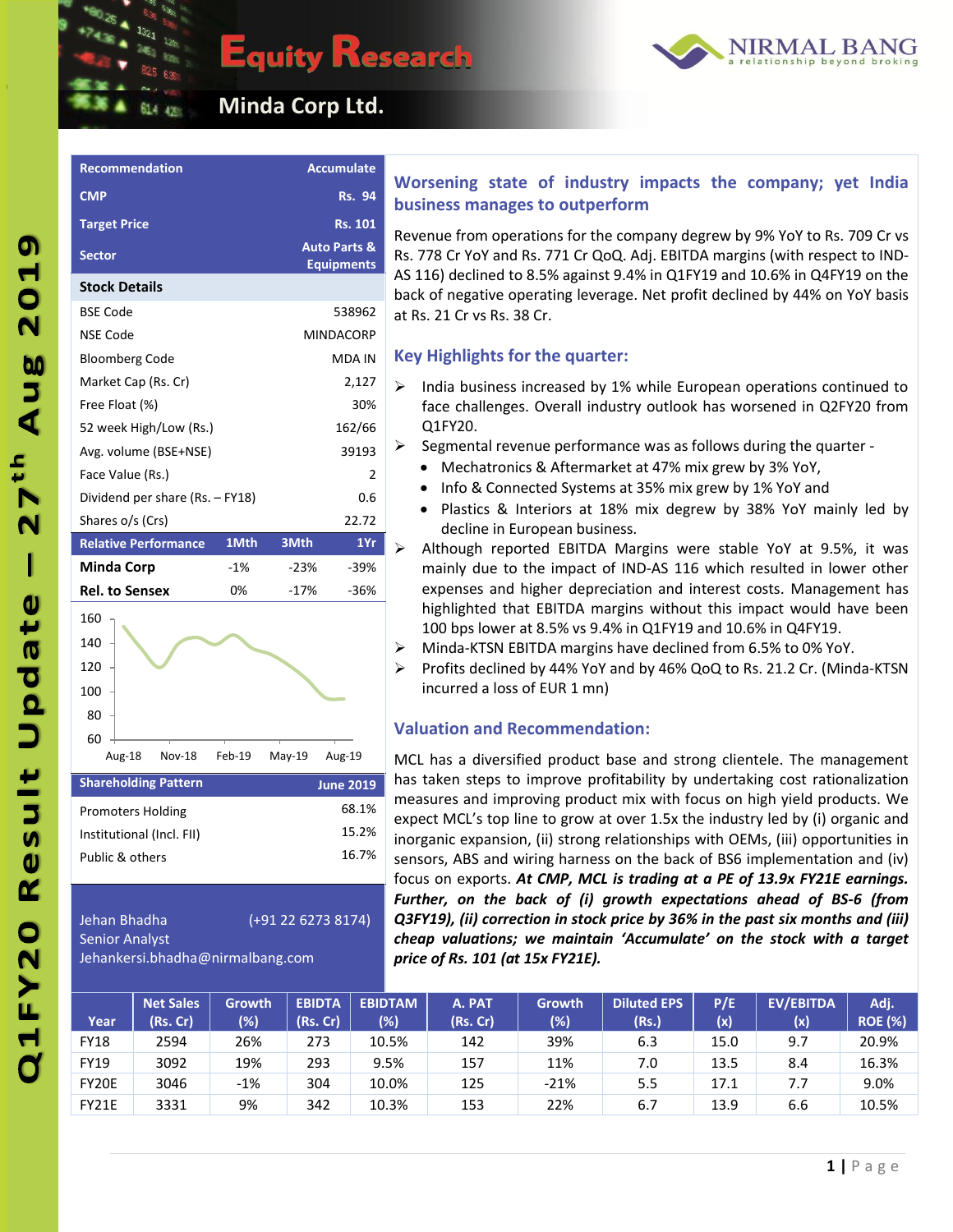

 **Minda Corp Ltd.**

**Equity Research** 

#### **Quarterly Financial Snapshot**

| <b>Particulars (Rs. Cr)</b> | <b>Q1FY20</b>            | Q1FY19 | YoY         | <b>Q4FY19</b> | QoQ         |
|-----------------------------|--------------------------|--------|-------------|---------------|-------------|
| Revenue                     | 708                      | 778    | $-9%$       | 771           | $-8%$       |
| COGS                        | 424                      | 491    | $-14%$      | 457           | $-7%$       |
| As % of sales               | 59.8%                    | 63.1%  | $(330)$ bps | 59.2%         | 63 bps      |
| <b>Employee Cost</b>        | 130                      | 124    | 5%          | 127           | 2%          |
| As % of sales               | 18.3%                    | 15.9%  | 242 bps     | 16.5%         | 178 bps     |
| <b>Other Expenses</b>       | 88                       | 90     | $-3%$       | 105           | $-16%$      |
| As % of sales               | 12.4%                    | 11.6%  | 81 bps      | 13.6%         | $(122)$ bps |
| <b>EBITDA</b>               | 67                       | 73     | -8%         | 82.1          | $-18%$      |
| <b>Margin</b>               | 9.5%                     | 9.4%   | 6 bps       | 10.6%         | $(119)$ bps |
| Depreciation                | 30                       | 21     | 43%         | 24            | 25%         |
| Other income                | 8                        | 5      | 77%         | 7             | 20%         |
| Interest                    | 15                       | 11     | 37%         | 13            | 15%         |
| <b>Exceptional Items</b>    | $\overline{\phantom{a}}$ |        |             |               |             |
| <b>Profit Before Tax</b>    | 30                       | 46     | $-34%$      | 52            | $-42%$      |
| <b>Margin</b>               | 4.2%                     | 5.9%   | $(164)$ bps | 6.7%          | $(247)$ bps |
| <b>Provision for Tax</b>    | 12                       | 13     | $-11%$      | 19            | $-39%$      |
| Tax rate                    | 39%                      | 29%    | 1,027 bps   | 37%           | 212 bps     |
| PAT                         | 18.4                     | 32.7   | $-44%$      | 32.8          | $-44%$      |
| Profit share from JV        | 2.8                      | 4.9    | $-42%$      | 6.3           | -55%        |
| <b>Cons. PAT</b>            | 21.2                     | 37.6   | $-44%$      | 39.1          | -46%        |
| Adj. EPS                    | 0.9                      | 1.7    | $-44%$      | 1.7           | $-46%$      |

*Topline degrowth was mainly led by the European businesses viz. the Plastics & Interiors business which degrew by 38%.*

*IND-AS 116 reporting has distorted like-to-like comparison of EBITDA margins; although management has stated the comparable margins as 8.5% for the quarter which is a 90 bps decline YoY and a 210 bps decline on QoQ basis. Decline in margins is mainly led by negative operating leverage.*

*Source: Company Data, Nirmal Bang Research*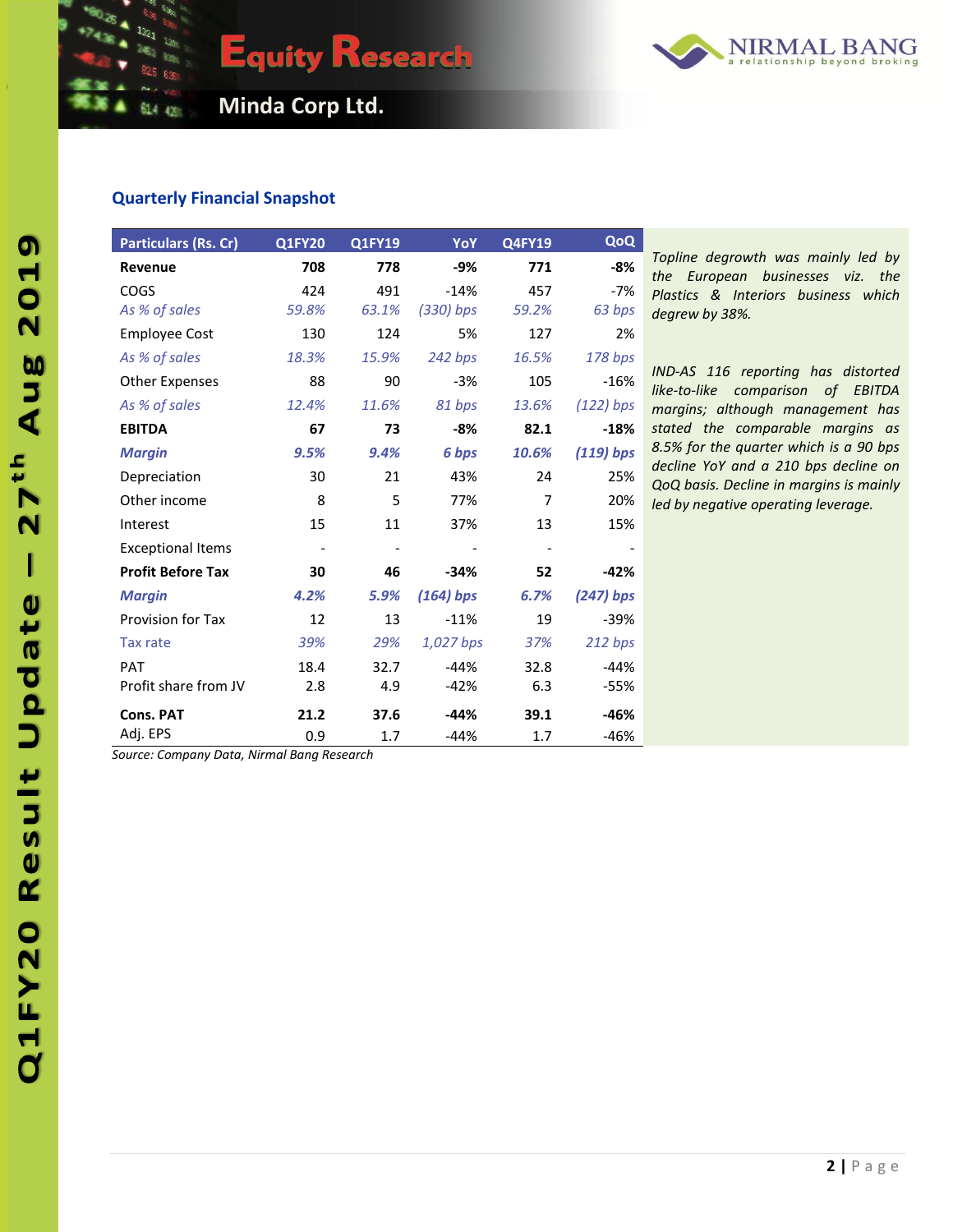



#### **Conference call highlights & key takeaways**

- Growth in Indian OEMs for the quarter was: PVs: -12%, 2W: -10%, CVs: -15%. MCL's India business grew at a faster pace at +1%.
- Although reported EBITDA Margins were stable YoY at 9.5%, it was mainly due to the impact of IND-AS 116 which resulted in lower other expenses and higher depreciation and interest costs. Management has highlighted that EBITDA margins without this impact would have been 100 bps lower at 8.5% vs 9.4% in Q1FY19 and 10.6% in Q4FY19. KTSN EBITDA margins have declined from 6.5% to 0% YoY.
- Top 4 clients include Bajaj Auto, M&M, Maruti & VW. None of them contribute more than 12% of sales.
- Capex for FY20 was earlier planned at Rs. 200 Cr and is likely to be reduced.
- Co is targeting to increase ROCE in the long term by (i) improving EBITDA margins gradually & (ii) improving Working Capital.
- MCL is expecting improvement in growth in H2FY20 based on its interactions with customers.
- MCL has initiated merger of wholly owned subsidiaries into the standalone co for which it has received the NCLT approval and thus the merger should happen soon. These subsidiaries include Minda SAI (wiring harness, dashboard, instrument clusters), Minda Automotive Solns. (aftermarket, locks), Minda Autoelektrik (reduction gear, starter motors and alternators for CVs), Minda Mangement, Minda Telematics (electric mobility solns. co recently acquired in Bangalore). The merger would result in cost savings on multiple counts like treasury operations, tax filings, audits, board of directors and dividend tax.
- We believe there are multiple growth drivers for MCL in coming years:
	- (i) Huge opportunity in 2W sensors being addressed through Minda-Stoneridge JV.
	- (ii) Transition from BS4 to BS6 will lead to a substantial increase in business for multiple products. Eg: In 2W wiring harness business where MCL enjoys more than 30% market share, revenue will increase by 3x (from Rs. 300 Cr to Rs. 900 Cr with an increase in realisations from Rs. 400 currently to Rs. 1200 (Minda Sai).
	- (iii) Interior plastics in India has a long runway for growth. MCL has the technology in this segment.
	- (iv) Exports to double in three years from Rs. 206 Cr in FY19 (were Rs. 174 Cr in FY18). Exports will mainly be driven by the diecasting business.
	- (v) Diecasting business has good growth potential along with 13% EBITDA margins at current capacity utilization levels of 70-75%. An increase in utilization levels shall further add to margins.
	- (vi) Acquisitions: QIP money raised in Q1FY19 (total cash at Rs. 350 Cr) will be kept as warchest for potential acquisitions which could happen in the next few quarters.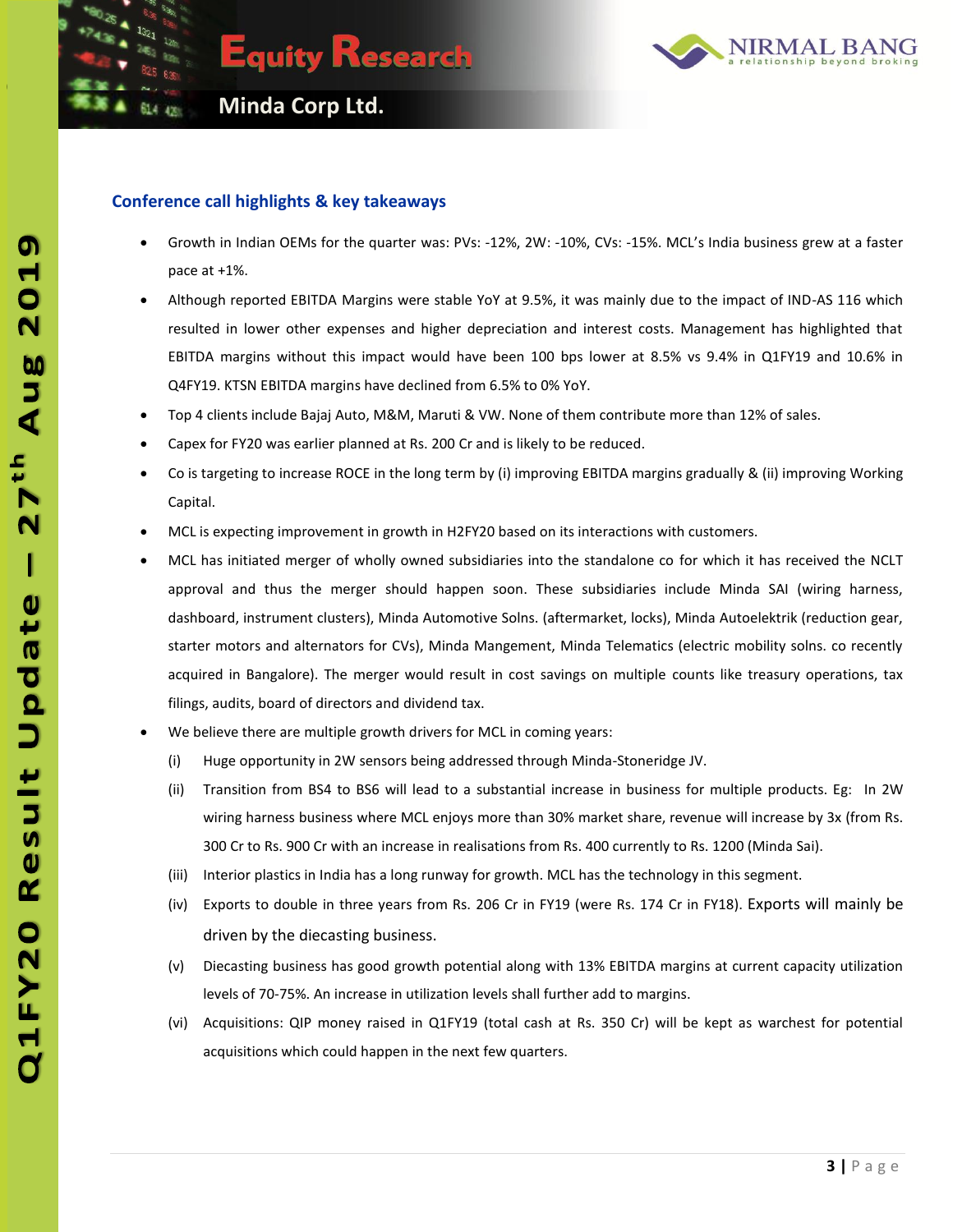

**Equity Research** 



**ALLASS Minda Corp Ltd.** 

## **Financials**

27th Aug 2019

 $\overline{\mathsf{I}}$ 

Q1FY20 Result Update

| P&L (Rs. Cr)              | <b>FY17</b> | <b>FY18</b> | <b>FY19</b> | <b>FY20E</b>  | <b>FY21E</b>  | <b>Balance Sheet (Rs. Cr)</b>    | <b>FY17</b>              | <b>FY18</b>              | <b>FY19</b>              | <b>FY20E</b>   | <b>FY21E</b> |
|---------------------------|-------------|-------------|-------------|---------------|---------------|----------------------------------|--------------------------|--------------------------|--------------------------|----------------|--------------|
| <b>Revenues</b>           | 2060        | 2594        | 3092        | 3046          | 3331          | Share Capital                    | 41.6                     | 41.6                     | 45.25                    | 45.3           | 45.3         |
| % Growth                  | 21%         | 26%         | 19%         | $-1%$         | 9%            | Reserve & Surplus                | 580                      | 696                      | 1,145                    | 1,258          | 1,399        |
| <b>Operating Expense</b>  | 1871        | 2321        | 2800        | 2743          | 2989          | <b>Networth</b>                  | 622                      | 737                      | 1,190                    | 1,303          | 1,444        |
| <b>EBITDA</b>             | 189         | 273         | 293         | 304           | 342           | Minoirty Interest                | $\overline{\phantom{a}}$ | $\overline{\phantom{a}}$ | $\overline{\phantom{a}}$ | $\overline{a}$ |              |
| <b>EBITDA Margin</b>      | 9.2%        | 10.5%       | 9.5%        | 10.0%         | 10.3%         | Long term Borrowings             | 184                      | 280                      | 146                      | 141            | 134          |
| Depreciation              | 58          | 74          | 88          | 122           | 132           | Long term Liabilities            | 17                       | 21                       | 27                       | 27             | 27           |
| Other Income              | 41          | 16          | 36          | 36            | 40            | Long term Provision              | 18                       | 18                       | 17                       | 17             | 17           |
| Interest                  | 27          | 37          | 49          | 61            | 60            | <b>Total Non-Current Liab</b>    | 219                      | 320                      | 190                      | 185            | 178          |
| <b>Exceptional Items</b>  | 0           | $\mathbf 0$ | (17)        | $\mathbf 0$   | 0             | Short term Borrowings            | 351                      | 430                      | 535                      | 538            | 541          |
| PBT                       | 145         | 178         | 208         | 156           | 189           | Trade Payable                    | 264                      | 441                      | 410                      | 537            | 598          |
| <b>PBT Margin</b>         | 7.0%        | 6.9%        | 6.7%        | 5.1%          | 5.7%          | <b>Current Liabilities</b>       | 84                       | 112                      | 114                      | 128            | 143          |
| Tax                       | 29          | 50          | 67          | 50            | 61            | <b>Short term Provisions</b>     | 16                       | 19                       | 17                       | 20             | 24           |
| MI & Profit of Ass.       | (14)        | 13          | 28          | 19            | 24            | <b>Total Current Liabilities</b> | 715                      | 1,002                    | 1,076                    | 1,223          | 1,307        |
| <b>PAT</b>                | 102         | 142         | 169         | 125           | 153           | <b>Total Liabilites</b>          | 1,555                    | 2,059                    | 2,456                    | 2,711          | 2,929        |
| Adj. PAT                  | 102         | 142         | 157         | 125           | 153           | Fixed Assets & CWIP              | 492                      | 604                      | 633                      | 626            | 626          |
| <b>Quarterly (Rs. Cr)</b> | Q1FY19      | Q2FY19      | Q3FY19      | <b>Q4FY19</b> | <b>Q1FY20</b> | Goodwill on Consolidat           | 112                      | 124                      | 120                      | 120            | 120          |
| <b>Revenues</b>           | 778         | 773         | 769         | 771           | 708           | Investments                      | 126                      | 139                      | 165                      | 154            | 143          |
| <b>EBITDA</b>             | 73          | 82          | 55          | 82            | 67            | Other non Curr. assets           | 41                       | 64                       | 89                       | 103            | 117          |
| Depreciation              | 21          | 22          | 21          | 24            | 30            | Cash & Bank                      | 33                       | 26                       | 353                      | 462            | 552          |
| <b>EBIT</b>               | 52          | 61          | 33          | 58            | 37            | Inventories                      | 306                      | 448                      | 446                      | 500            | 547          |
| Interest                  | 11          | 12          | 13          | 13            | 15            | Debtors                          | 374                      | 571                      | 546                      | 628            | 687          |
| Other Income              | 5           | 11          | 13          | 7             | 8             | Short term Advances              |                          |                          |                          |                | $\sim$       |
| PBT                       | 46          | 59          | 34          | 52            | 30            | <b>Other Current assets</b>      | 70                       | 84                       | 104                      | 119            | 137          |
| Tax                       | 13          | 21          | 15          | 19            | 12            | <b>Total Assets</b>              | 1,555                    | 2,059                    | 2,456                    | 2,711          | 2,929        |
| Exceptional item          | 0           | 0           | (18)        | $\mathbf 0$   | 0             | Cash Flow (Rs. Cr)               | <b>FY17</b>              | <b>FY18</b>              | <b>FY19</b>              | <b>FY20E</b>   | <b>FY21E</b> |
| MI & profit of Ass.       | 5           | 6           | 11          | 6             | 3             | Op. profit before WC             | 180                      | 273                      | 293                      | 304            | 343          |
| Adj. PAT                  | 38          | 45          | 34          | 39            | 21            | Change in WC                     | (124)                    | (82)                     | (45)                     | (20)           | (58)         |
| <b>Performance Ratio</b>  | <b>FY17</b> | <b>FY18</b> | <b>FY19</b> | <b>FY20E</b>  | <b>FY21E</b>  | Less: Tax                        | (33)                     | (50)                     | (67)                     | (50)           | (61)         |
| EBITDA Margin (%)         | 9.2%        | 10.5%       | 9.5%        | 10.0%         | 10.3%         | <b>CF from operations</b>        | 22                       | 142                      | 181                      | 233            | 224          |
| PAT Margin (%)            | 5.0%        | 5.5%        | 5.1%        | 4.1%          | 4.6%          | Addition to assets               | 56                       | (186)                    | (117)                    | (115)          | (132)        |
| <b>ROE (%)</b>            | 17.2%       | 20.9%       | 16.3%       | 9.0%          | 10.5%         | Investments                      | (121)                    | (14)                     | (26)                     | 11             | 11           |
| ROCE (%)                  | 14.6%       | 16.1%       | 14.5%       | 10.5%         | 11.7%         | Other Income                     | 46                       | 16                       | 36                       | 36             | 40           |
| D/E(x)                    | 1.0         | 1.0         | 0.6         | 0.5           | 0.5           | <b>CF from Investing</b>         | (18)                     | (183)                    | (107)                    | (68)           | (81)         |
| Fixed Asset T/O Rat       | 0.4         | 0.5         | 0.5         | 0.5           | 0.5           | Issue of shares                  | $\overline{\phantom{0}}$ |                          | 310                      |                |              |
| <b>Growth Ratios</b>      | <b>FY17</b> | <b>FY18</b> | <b>FY19</b> | <b>FY20E</b>  | <b>FY21E</b>  | Change in borrowings             | 71                       | 96                       | (30)                     | (2)            | (4)          |
| Revenues                  | 21%         | 26%         | 19%         | $-1%$         | 9%            | Dividends paid                   | (10)                     | (10)                     | (11)                     | (11)           | (11)         |
| <b>EBITDA</b>             | $-11%$      | 45%         | 7%          | 4%            | 13%           | Interest paid                    | (41)                     | (37)                     | (49)                     | (61)           | (60)         |
| PAT                       | -29%        | 39%         | 11%         | $-21%$        | 22%           | Others                           | (79)                     | (14)                     | 34                       | 19             | 23           |
| <b>Per Share Data</b>     | <b>FY17</b> | <b>FY18</b> | <b>FY19</b> | <b>FY20E</b>  | <b>FY21E</b>  | <b>CF from Financing</b>         | (59)                     | 34                       | 253                      | (56)           | (52)         |
| Diluted EPS               | 4.5         | 6.3         | 7.0         | 5.5           | 6.7           | Net Change in cash               | (55)                     | (7)                      | 327                      | 109            | 91           |
| Cash EPS                  | 7.1         | 9.5         | 10.9        | 10.9          | 12.6          | Cash at beginning                | 88                       | 33                       | 26                       | 353            | 462          |
| <b>BV Per Share</b>       | 27.5        | 32.6        | 52.6        | 57.6          | 63.8          | Cash at end                      | 33                       | 26                       | 353                      | 462            | 552          |
| Cash Per Share            | $1.5\,$     | 1.2         | 15.6        | 20.4          | 24.4          | <b>Valuation Ratio</b>           | <b>FY17</b>              | <b>FY18</b>              | <b>FY19</b>              | <b>FY20E</b>   | <b>FY21E</b> |
| Dividend Per Share        | 0.5         | 0.5         | 0.5         | 0.5           | 0.5           | Price/Earnings (x)               | 20.8                     | 15.0                     | 13.5                     | 17.1           | 13.9         |
| <b>Turnover Ratio</b>     | <b>FY17</b> | <b>FY18</b> | <b>FY19</b> | <b>FY20E</b>  | <b>FY21E</b>  | Price/BV (x)                     | 3.4                      | 2.9                      | 1.8                      | 1.6            | $1.5$        |
| <b>Inventory Days</b>     | 91          | 105         | 98          | 100           | 100           | Mkt cap/Sales (x)                | 0.7                      | 0.8                      | 0.7                      | 0.7            | 0.6          |
| Debtors Days              | 66          | $80\,$      | 73          | 75            | 75            | EV/Sales (x)                     | 0.9                      | $1.0\,$                  | 0.8                      | 0.8            | 0.7          |
| <b>Creditors Days</b>     | 79          | 103         | 105         | 107           | 109           | EV/EBITDA (x)                    | 12.9                     | 9.7                      | 8.4                      | 7.7            | 6.6          |

*Source: Company Data, Nirmal Bang Research*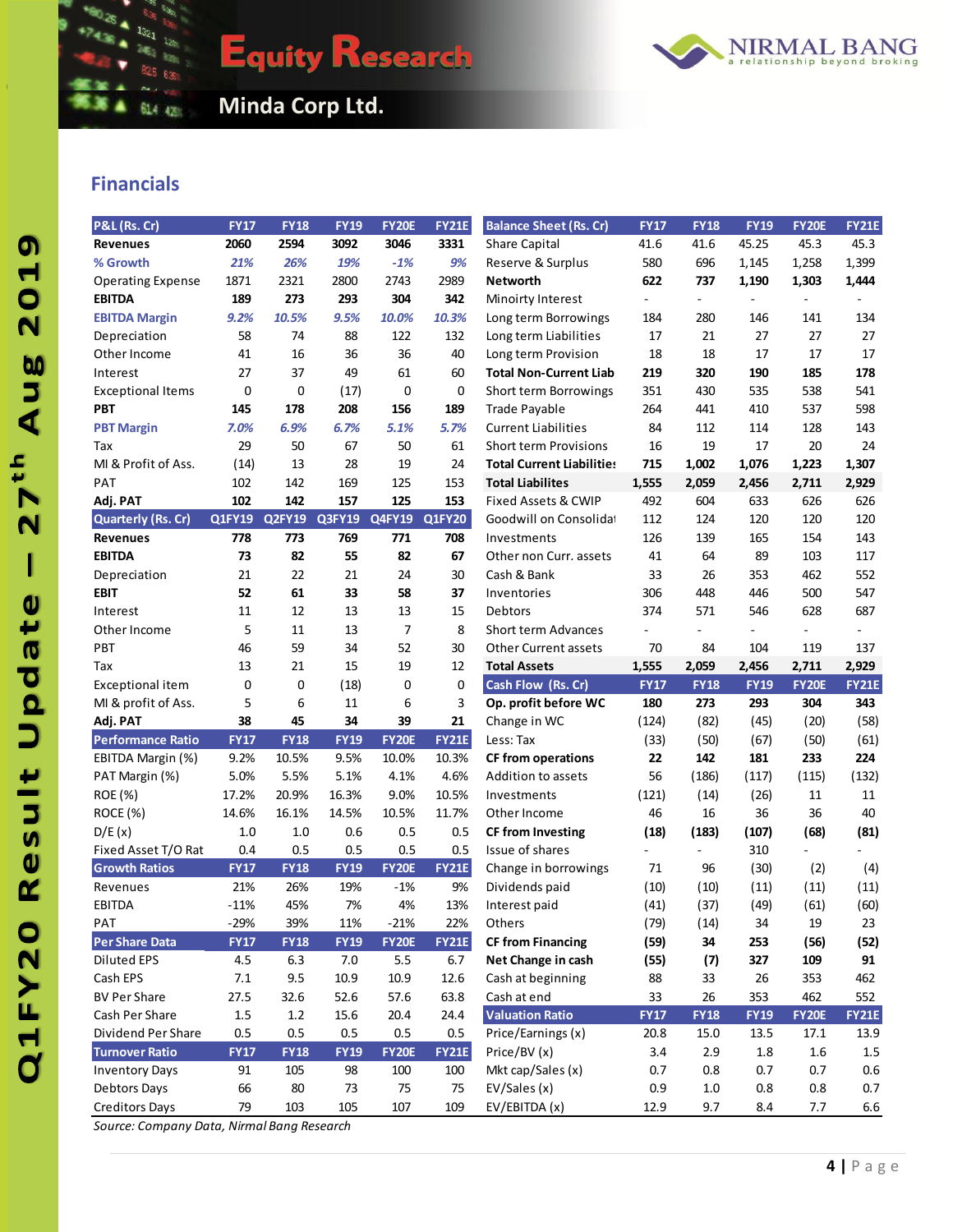



#### **Disclosure:**

Research Reports that are published by Nirmal Bang Securities Private Limited (hereinafter referred to as "NBSPL") are for private circulation only. NBSPL is a registered Research Analyst under SEBI (Research Analyst) Regulations, 2014 having Registration no. INH000001766. NBSPL is also a registered Stock Broker with National Stock Exchange of India Limited , BSE Limited , Metropolitan Stock Exchange of India Limited , Multi Commodity Exchange of India Limited , National Commodity and Derivative Exchange Limited and Indian Commodity Exchange Limited in cash and Equity and Commodities derivatives segments.

NBSPL has other business divisions with independent research teams separated by Chinese walls, and therefore may, at times, have different or contrary views on stocks and markets.

NBSPL or its associates have not been debarred / suspended by SEBI or any other regulatory authority for accessing / dealing in securities Market. NBSPL, its associates or analyst or his relatives do not hold any financial interest (Except Investment) in the subject company. NBSPL or its associates or Analyst do not have any conflict or material conflict of interest at the time of publication of the research report with the subject company. NBSPL or its associates or Analyst or his relatives may or may not hold beneficial ownership of 1% or more in the subject company at the end of the month immediately preceding the date of publication of this research report.

NBSPL or its associates / analyst has not received any compensation / managed or co-managed public offering of securities of the company covered by Analyst during the past twelve months. NBSPL or its associates have not received any compensation or other benefits from the company covered by Analyst or third party in connection with the research report. Analyst has not served as an officer, director or employee of Subject Company . NBSPL / analyst has not been engaged in market making activity of the subject company.

**Analyst Certification: T**he research analysts and authors of these reports, hereby certify that the views expressed in this research report accurately reflects my/our personal views about the subject securities, issuers, products, sectors or industries. It is also certified that no part of the compensation of the analyst(s) was, is, or will be directly or indirectly related to the inclusion of specific recommendations or views in this research. The analyst(s) principally responsible for the preparation of this research report and has taken reasonable care to achieve and maintain independence and objectivity in making any recommendations.